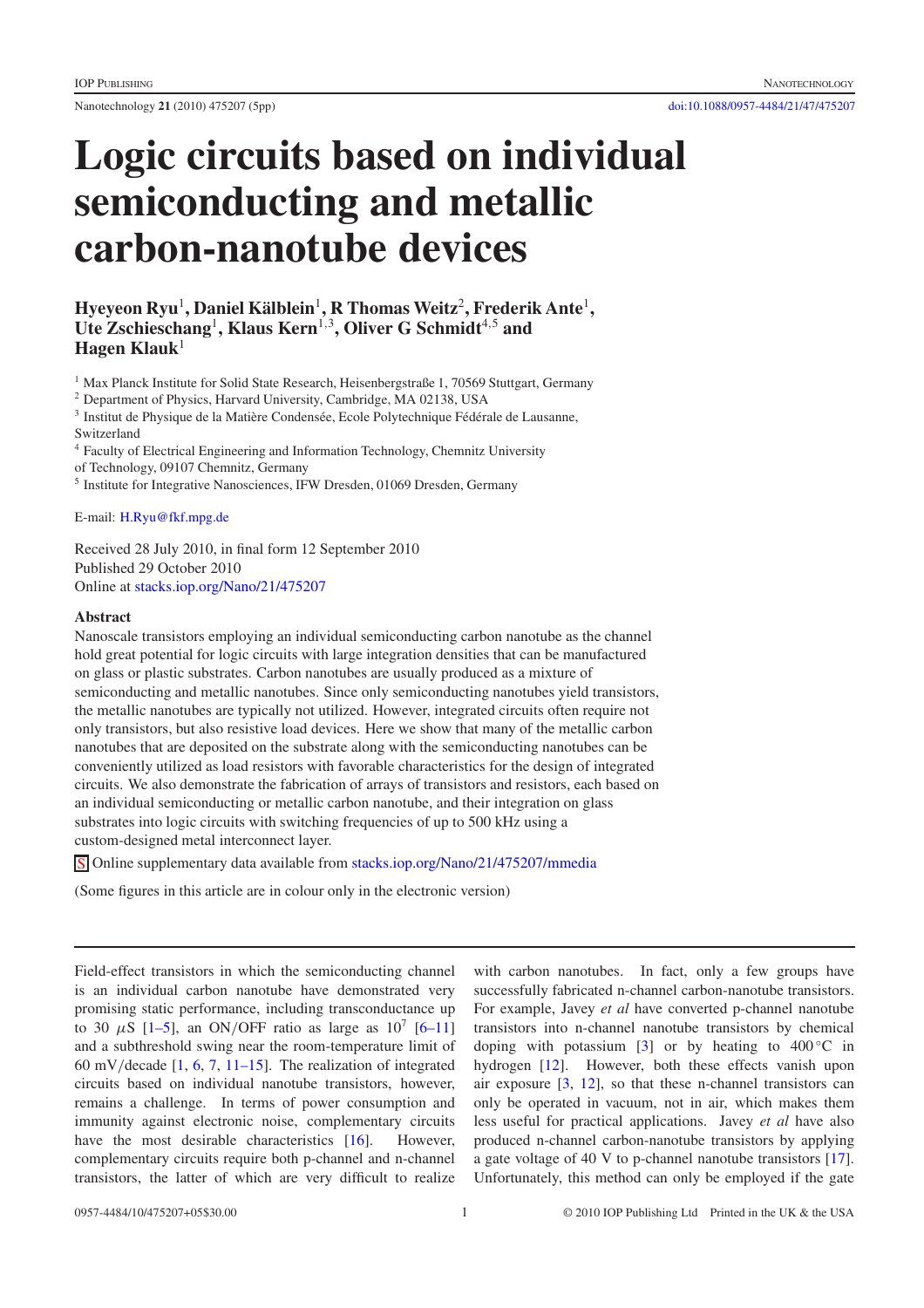dielectric is at least 50 nm thick, and it requires that the gate electrodes of all the transistors in the complementary circuit can be accessed individually. Chen *et al* have reported that n-channel transistor characteristics can be induced by employing a low-workfunction metal, such as aluminum, for the gate electrodes [\[18\]](#page-4-8). However, other authors have shown that aluminum gate electrodes do not necessarily produce nchannel transistor characteristics [\[11\]](#page-4-3). These observations suggest that the realization of n-channel carbon-nanotube transistors and complementary carbon-nanotube circuits with useful performances and stabilities is not at all straightforward.

Unlike complementary circuits, unipolar circuits require only one type of transistor, which greatly simplifies the realization of integrated circuits based on carbon-nanotube devices. Instead of transistors of the opposite carrier type, unipolar circuits employ 'passive' load devices. In unipolar circuits based on organic thin-film transistors, for example, passive load devices are often implemented using transistors (of the same carrier type as the drive transistors) that have their gate electrode connected to their source or drain contact [\[19,](#page-4-9) [20\]](#page-4-10).

The simplest passive load device, however, is a resistor. In the first report of integrated circuits based on carbon-nanotube transistors, Bachtold *et al* employed commercially available, fully packaged bulk resistors and connected them to their carbon-nanotube transistors using coaxial cables [\[21\]](#page-4-11). The circuits had excellent static characteristics, but due to the large parasitic capacitances associated with the off-chip connections, the maximum frequency of these circuits was limited to less than 100 Hz.

To implement load resistors directly on the substrate along with the nanotube transistors for monolithic circuit integration, we have exploited the fact that carbon nanotubes are usually produced as a mixture of semiconducting and metallic nanotubes. When the nanotubes are dispersed on the substrate for device fabrication, a significant number of metallic nanotubes become available on the substrate. Since the electric current through a metallic nanotube cannot be modulated by a transverse electric field, metallic nanotubes are not useful for transistors and have therefore been ignored in all previous reports on integrated circuits based on carbon-nanotube transistors. However, many of the metallic carbon nanotubes can in fact be used to fabricate load resistors, and these can be integrated with transistors based on semiconducting nanotubes to design unipolar circuits with good static and dynamic performance.

To facilitate the fabrication, characterization and integration of a large number of nanotube devices, we first defined an array of probe pads on the substrate. Each device in the array has a narrow aluminum gate electrode that is connected to one of the three probe pads allocated for each device. The gate electrodes were covered with a thin gate dielectric composed of oxygen-plasma-grown AlO*<sup>x</sup>* (3.6 nm thick) and an organic self-assembled monolayer (2.1 nm thick) [\[11,](#page-4-3) [22–25\]](#page-4-12). Singlewalled carbon nanotubes produced by the HiPCO process and purchased from commercial sources were then deposited from a liquid suspension that was thoroughly sonicated and centrifuged prior to use. No attempts were made to separate the

<span id="page-1-0"></span>

**Figure 1.** Device structure and fabrication process. (a) Schematic device structure. (b) SEM image of a carbon-nanotube device. The local gate electrode, the source and drain contacts, and the overlap area are clearly visible. (c) SEM image showing two carbon-nanotube devices within an array of 32 devices. (d) Photograph of a glass substrate with arrays of carbon-nanotube devices. (e) Fabrication process.

semiconducting and metallic nanotubes, or to obtain nanotubes longer than a few microns. One individual nanotube was identified on each of the patterned gates, and the AuPd contacts were defined by electron-beam lithography. Figure [1](#page-1-0) shows the schematic device structure and several electron microscopy images; the fabrication process is described in more detail in the supplementary information (available at stacks.iop.org/ Nano/21/475207/mmedia).

The current–voltage characteristics of all devices in the array were measured to identify those that were semiconducting and those that were metallic. All measurements were performed in air. With the HiPCO nanotubes utilized and the sonication/centrifugation protocol employed in this work, about 40% of the devices display a gate-bias-dependent current modulation (ON/OFF ratio  $> 10<sup>3</sup>$ ), indicating a semiconducting nanotube. Figure [2](#page-2-0) shows the characteristics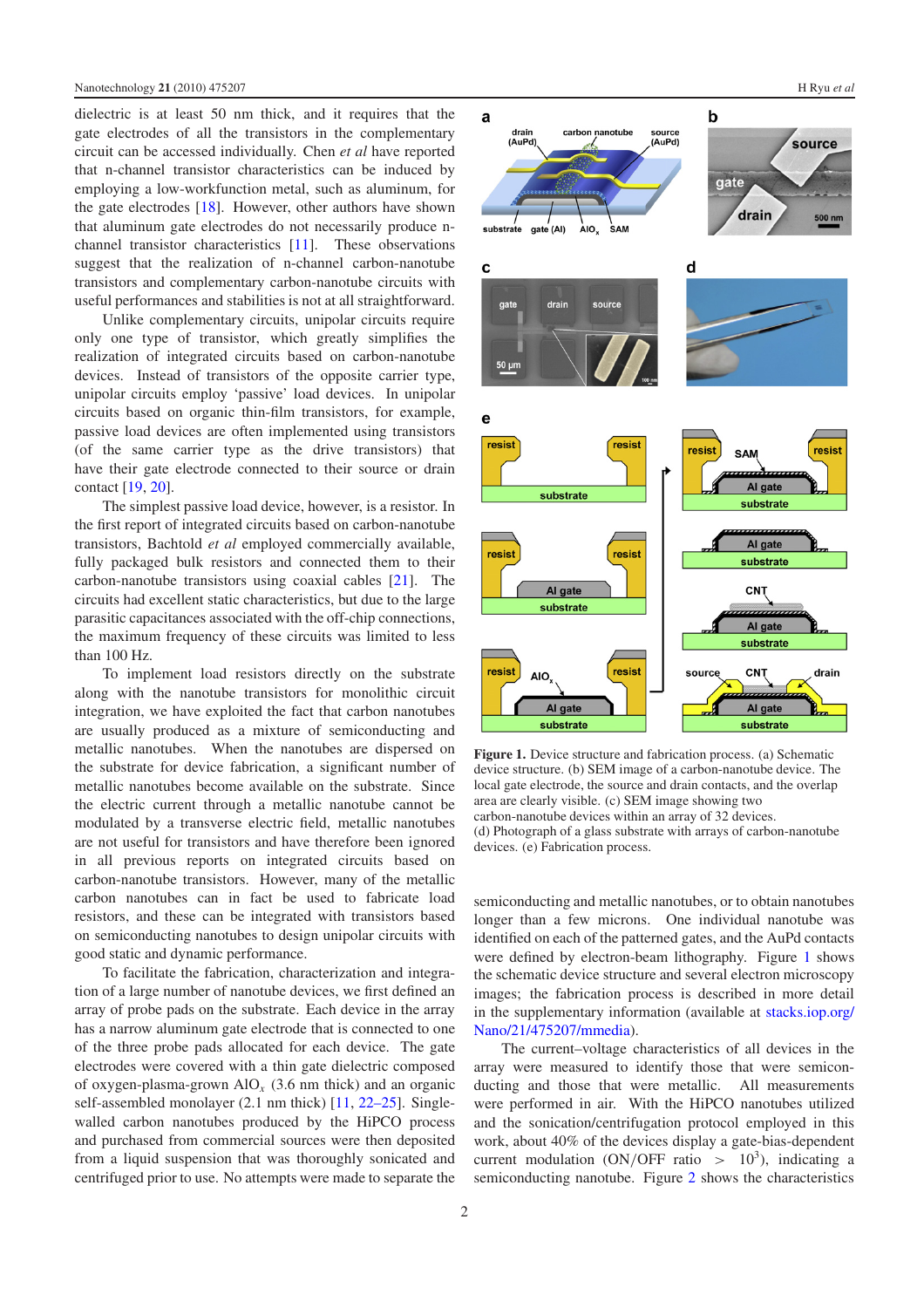<span id="page-2-0"></span>

<span id="page-2-1"></span>**Figure 2.** Electrical characteristics of carbon-nanotube transistors. Output and transfer characteristics of a field-effect transistor based on an individual semiconducting single-walled carbon nanotube on a glass substrate.



**Figure 3.** Electrical characteristics of resistive load devices. (a) Current–voltage characteristics of a load resistor based on a metallic carbon nanotube with a resistance of  $3 M\Omega$ . (b) Current–voltage characteristics of a load resistor based on a metallic carbon nanotube with a resistance of  $60 \text{ M}\Omega$ . (c) Distribution of the resistance of 191 metallic nanotube devices on 23 substrates.

of a transistor based on a semiconducting carbon nanotube obtained by this method. The transistor has a transconductance of 4  $\mu$ S, a subthreshold swing of 70 mV/decade, an ON/OFF ratio of 10<sup>6</sup> for  $V_{DS} = -0.5$  V and an ON/OFF ratio of  $2 \times 10^3$ for  $V_{DS} = -1$  V.

The largest contribution to the gate capacitance of these transistors is the overlap between the source and drain contacts and the gate electrode. Depending on the gate width and the orientation of the nanotube on the gate, the overlap area can be as small as  $0.2 \mu m^2$  (see figur[e1\(](#page-1-0)b)). For most of our transistors the overlap area is between 2 and 6  $\mu$ m<sup>2</sup>, so the gate capacitance is usually between 15 and 50 fF. For a transconductance of 4  $\mu$ S this yields a theoretical upper limit for the cutoff frequency of about 10–40 MHz ( $f<sub>T</sub>$  ∼  $g_{\rm m}/2\pi C_{\rm G}$ ) and a theoretical lower limit for the signal delay of about 10–40 ns ( $\tau = 1/2 f_T$ ).

Figure [3](#page-2-1) shows the current–voltage characteristics of two devices based on metallic carbon nanotubes. The current in these devices is not modulated by the gate–source voltage (indicating a metallic nanotube), but varies approximately linearly with the lateral drain–source voltage. Thus, these devices can in principle be used as load resistors. However, in order for the circuits to show the correct logic function, the resistance of the load devices must be larger than the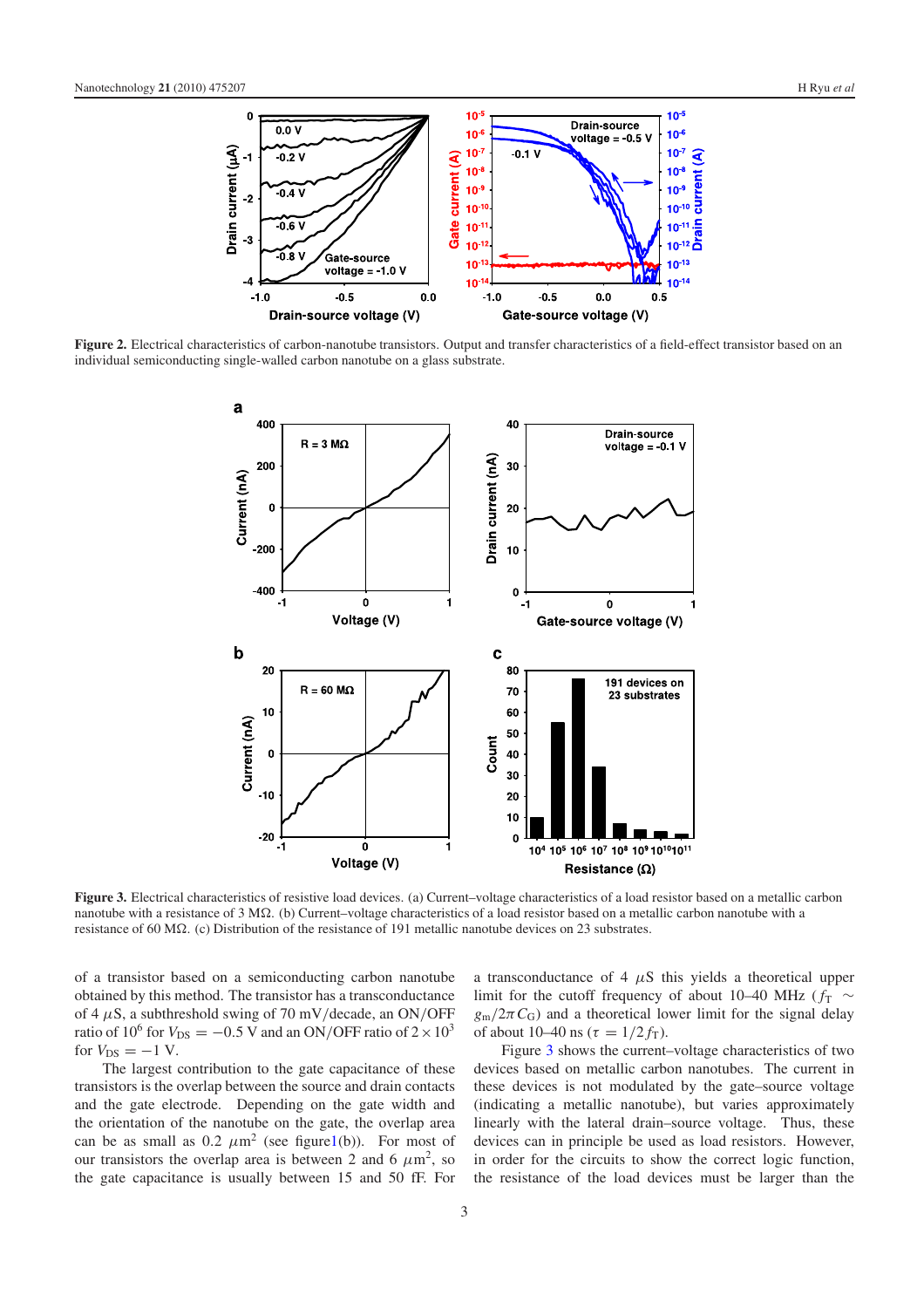<span id="page-3-0"></span>

**Figure 4.** Static characteristics of carbon-nanotube inverters. (a) Circuit schematic of an inverter with a resistive load. (b) Static transfer characteristics of an integrated inverter on a glass substrate with a load resistance of about  $10^7 \Omega$ . (c) Static transfer characteristics of an integrated inverter on a glass substrate with a load resistance of about  $10^8$   $\Omega$ .

ON-state resistance of the transistors, but smaller than the OFF-state resistance of the transistors. The nanotube transistors we have selected to implement circuits have a maximum drain current of 2–5  $\mu$ A at  $V_{GS}$  =  $V_{DS}$  =  $-1$  V (ON-state resistance 200–500 k $\Omega$ ) and a minimum drain current of 1–5 nA at  $V_{GS} \sim 0$  and  $V_{DS} = -1$  V (OFF-state resistance 200 M $\Omega$ -1 G $\Omega$ ). Therefore, the load devices should have a resistance between about 1 and 100 M $\Omega$ . The resistance of a defect-free metallic single-walled carbon nanotube with perfect contacts is 6.25 k $\Omega$  [\[26\]](#page-4-13), so obtaining a resistance above 1  $M\Omega$  may seem unrealistic. However, as figure  $3(c)$  $3(c)$  shows, most of our metallic nanotube devices in fact have resistances above  $1 \text{ M}\Omega$ . The larger resistance is possibly due to defects induced by the sonication process and non-ideal metal contacts; similar observations have also been made for semiconducting nanotubes (see supplementary information, figure S1 available at stacks.iop.org/Nano/21/ 475207/mmedia).

The simplest logic circuit is the inverter, which consists of one transistor and one load resistor (see figure  $4(a)$  $4(a)$ ). We have implemented inverters by connecting a drive transistor (based on a semiconducting nanotube with a transconductance between 1 and 4  $\mu$ S) and a load resistor (based on a metallic nanotube with a resistance between 1 and 100  $M\Omega$ ) using an interconnect layer fabricated by electron-beam lithography, metal deposition, and lift-off. This process of connecting individual devices into circuits with a customdesigned interconnect layer is somewhat similar to the process of individualizing commercially manufactured silicon gate array circuits.

Figures [4\(](#page-3-0)b) and (c) show the transfer characteristics of two resistive load inverters. In figure [4\(](#page-3-0)b) the transistor has an ON-state resistance of 500 k $\Omega$  and an OFF-state resistance of 1 G $\Omega$ , and the load resistance is 3 M $\Omega$ . In figure [4\(](#page-3-0)c), the ON-state and OFF-state resistances are 500 k $\Omega$  and 200 M $\Omega$ , and the load resistance is  $60 \text{ M}\Omega$ . Both inverters show a useful small-signal gain ( $\sim$ 5–10) for a supply voltage  $V_{\text{DD}} = -1$  V. The output voltage at a high input voltage ( $V_{\text{IN}} = -1$  V) is determined by the ratio between the ON-state resistance of

the transistor and the load resistance, while the output voltage at a low input voltage  $(V_{\text{IN}} = 0 \text{ V})$  depends on the ratio between the OFF-state resistance and the load resistance (see supplementary information available at stacks.iop.org/Nano/ 21/475207/mmedia[\).](http://stacks.iop.org/Nano/21/475207/mmedia) [The](http://stacks.iop.org/Nano/21/475207/mmedia) [inverter](http://stacks.iop.org/Nano/21/475207/mmedia) [in](http://stacks.iop.org/Nano/21/475207/mmedia) [figur](http://stacks.iop.org/Nano/21/475207/mmedia)e [4\(](#page-3-0)b) has an output swing of 0.87 V, and the inverter in figure  $4(c)$  $4(c)$  has an output swing of 0.77 V. Note that the ratio between the output swing and supply voltage  $(87\%$  for the inverter in figure  $4(b)$  $4(b)$ ) is only slightly smaller than that of the complementary nanotube inverters reported by Javey *et al* (∼93%; [\[17\]](#page-4-7)), which shows that the static characteristics of unipolar circuits with resistive load devices can be almost as good as those of complementary circuits.

Figure [5](#page-4-14) shows the dynamic switching characteristics of the inverter from figure [4\(](#page-3-0)b). An approximately rectangular output signal is obtained for a square-wave input signal with a frequency as high as about 500 kHz. Because the load resistors and the interconnects were realized directly on the glass substrate, rather than using coaxial cables, the maximum frequency is significantly higher compared with the carbonnanotube circuits reported by Bachtold *et al* [\[21\]](#page-4-11) and Javey *et al* [\[17\]](#page-4-7). The time constants of the output signal transitions in figure [5](#page-4-14) are approximately 220 ns when the transistor switches from the ON-state to the OFF-state (in this case the output node is charged through the load resistor, so the time constant is limited by the load resistance) and about 120 ns when the transistor switches from the OFF-state to the ON-state (in this case the output node is discharged through the transistor and the time constant is limited by the intrinsic delay and the ONstate resistance of the transistor).

With a time constant of 120 ns our transistors are more than an order of magnitude slower than the nanotube transistors reported by Chen *et al* [\[18\]](#page-4-8). The reason for the high speed of their transistors is the small gate overlap and thus very small gate capacitance (∼1 fF) achievable with their high-resolution top-gate process. In our bottom-gate process, the source and drain contacts overlap the gate by as much as half the width of the gate, depending on the orientation of the nanotube on the gate, so the gate capacitance is usually much larger (15– 50 fF), and this explains the longer signal delay. Nonetheless,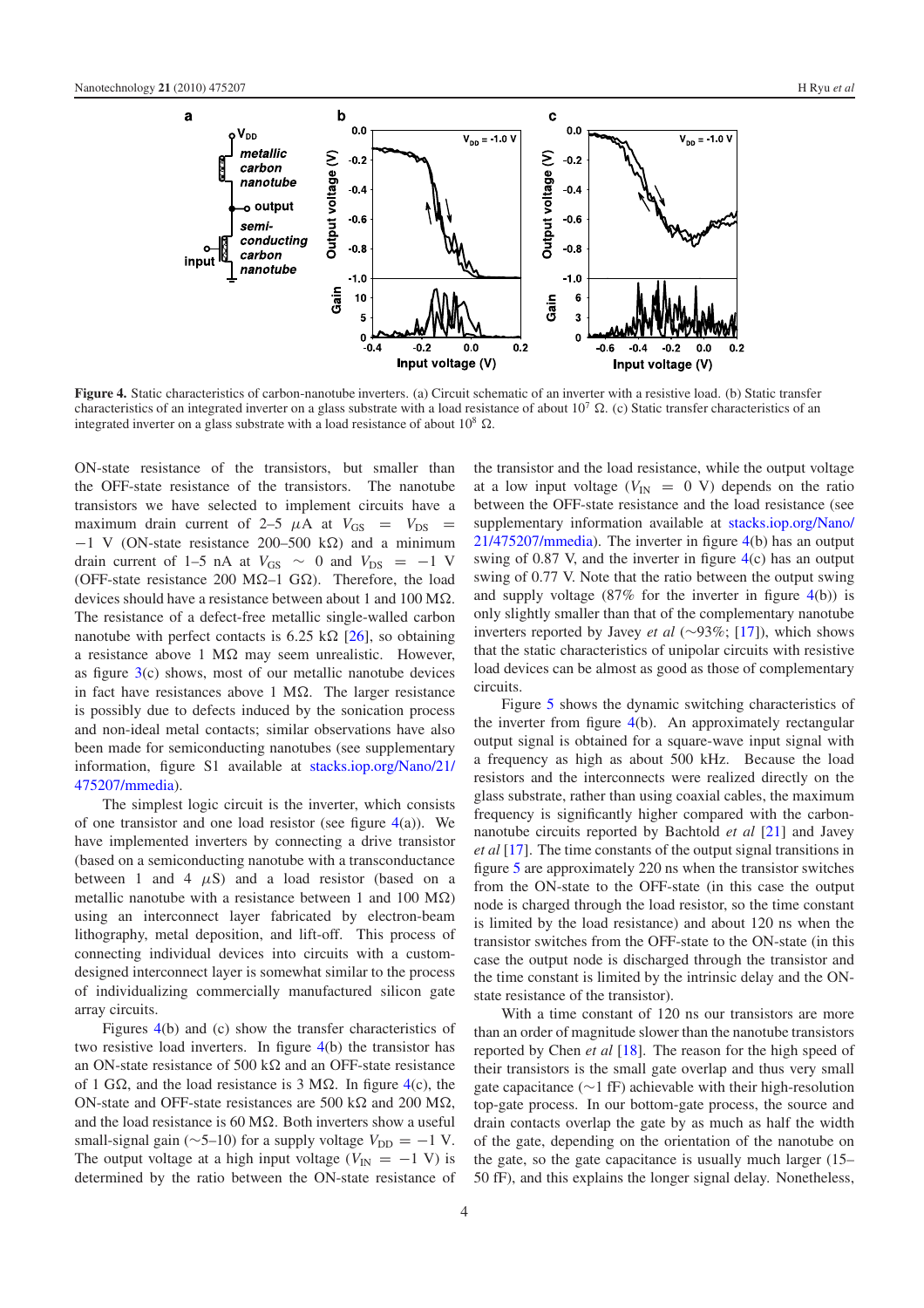<span id="page-4-14"></span>

**Figure 5.** Dynamic characteristics of carbon-nanotube inverters. (a) Measurement schematic. (b) Output voltage response of a carbon-nanotube inverter on a glass substrate to a square-wave input signal with a frequency of 500 kHz.

this is the best dynamic performance reported so far for a unipolar circuit based on carbon-nanotube transistors, and the first report of a circuit in which both semiconducting and metallic carbon nanotubes are utilized.

In summary, we have reported on the fabrication and characterization of unipolar logic circuits that consist of field-effect transistors based on individual semiconducting single-walled carbon nanotubes and resistive load devices based on individual metallic single-walled carbon nanotubes. The devices and circuits have good static and dynamic characteristics, including a transconductance of up to 4  $\mu$ S, a subthreshold swing as small as 70 mV/decade, an ON/OFF ratio greater than  $10^3$  (for a drain–source voltage of  $-1$  V), and a switching time constant as short as 120 ns. The reproducibility of the performance characteristics of the transistors, resistors, and inverters is limited by the significant variations in the electrical parameters of the carbon nanotubes and in the quality of the electrical contacts made to the nanotubes. However, by utilizing some of the metallic nanotubes as load resistors, this process allows a larger portion of the nanotubes to be included in the circuit design, thus making better use of the nanotubes available on the substrate.

### **Acknowledgment**

<span id="page-4-0"></span>RTW acknowledges the support of the Alexander von Humboldt Foundation for a Feodor Lynen Research Fellowship.

#### <span id="page-4-5"></span>**References**

- [1] Javey A, Guo J, Farmer D B, Wang Q, Wang D W, Gordon R G, Lundstrom M and Dai H 2004 *Nano Lett.* **4** [447](http://dx.doi.org/10.1021/nl035185x)
- [2] Javey A, Guo J, Farmer D B, Wang Q, Yenilmez E, Gordon R G, Lundstrom M and Dai H 2004 *Nano Lett.* **4** [1319](http://dx.doi.org/10.1021/nl049222b)
- [3] Javey A, Tu R, Farmer D B, Guo J, Gordon R G and Dai H 2005 *Nano Lett.* **5** [345](http://dx.doi.org/10.1021/nl047931j)
- [4] Zhang Z Y, Wang S, Ding L, Liang X L, Xu H L, Shen J, Chen Q, Cui R L, Li Y and Peng L M 2008 *Appl. Phys. Lett.* **92** [133117](http://dx.doi.org/10.1063/1.2907696)
- <span id="page-4-2"></span><span id="page-4-1"></span>[5] Zhang Z Y *et al* 2008 *Nano Lett.* **8** [3696](http://dx.doi.org/10.1021/nl8018802)
- [6] Appenzeller J, Lin Y M, Knoch J and Avouris P 2004 *Phys. Rev. Lett.* **93** [196805](http://dx.doi.org/10.1103/PhysRevLett.93.196805)
- [7] Chen J, Klinke C, Afzali A and Avouris P 2005 *Appl. Phys. Lett.* **86** [123108](http://dx.doi.org/10.1063/1.1888054)
- <span id="page-4-3"></span>[8] Chen Z, Appenzeller J, Knoch J, Lin Y and Avouris P 2005 *Nano Lett.* **5** [1497](http://dx.doi.org/10.1021/nl0508624)
- <span id="page-4-6"></span>[9] Kim W, Javey A, Tu R, Cao J, Wang Q and Dai H 2005 *Appl. Phys. Lett.* **87** [173101](http://dx.doi.org/10.1063/1.2108127)
- [10] Tulevski G, Hannon J, Afzali A, Chen Z, Avouris P and Kagan C R 2007 *J. Am. Chem. Soc.* **129** [11964](http://dx.doi.org/10.1021/ja073647t)
- [11] Weitz R T, Zschieschang U, Forment-Aliaga A, Kälblein D, Burghard M, Kern K and Klauk H 2009 *Nano Lett.* **9** [1335](http://dx.doi.org/10.1021/nl802982m)
- [12] Javey A, Kim H, Brink M, Wang Q, Ural A, Guo J, McIntyre P, McEuen P, Lundstrom M and Dai H 2002 *Nat. Mater.* **1** [241](http://dx.doi.org/10.1038/nmat769)
- <span id="page-4-4"></span>[13] Lu Y, Bangsaruntip S, Wang X, Zhang L, Nishi Y and Dai H 2006 *J. Am. Chem. Soc.* **128** [3518](http://dx.doi.org/10.1021/ja058836v)
- <span id="page-4-7"></span>[14] Yang M H, Teo K B K, Gangloff L, Milne W I, Hasko D G, Robert Y and Legagneux P 2006 *Appl. Phys. Lett.* **88** [113507](http://dx.doi.org/10.1063/1.2186100)
- <span id="page-4-8"></span>[15] Weitz R T, Zschieschang U, Effenberger F, Klauk H, Burghard M and Kern K 2007 *Nano Lett.* **7** [22](http://dx.doi.org/10.1021/nl061534m)
- <span id="page-4-9"></span>[16] Bode D, Rolin C, Schols S, Debucquoy M, Steudel S, Gelinck G H, Genoe J and Heremans P 2010 *IEEE Trans. Electron Devices* **57** [201](http://dx.doi.org/10.1109/TED.2009.2035546)
- <span id="page-4-10"></span>[17] Javey A, Wang Q, Ural A, Li Y M and Dai H 2002 *Nano Lett.* **2** [929](http://dx.doi.org/10.1021/nl025647r)
- <span id="page-4-11"></span>[18] Chen Z H, Appenzeller J, Lin Y M, Sippel-Oakley J, Rinzler A G, Tang J Y, Wind S J, Solomon P M and Avouris P 2006 *Science* **311** [1735](http://dx.doi.org/10.1126/science.1122797)
- <span id="page-4-12"></span>[19] Gelinck G H *et al* 2004 *Nat. Mater.* **3** [106](http://dx.doi.org/10.1038/nmat1061)
- [20] Myny K, Steudel S, Vicca P, Beenhakkers M J, van Aerle N A J M, Gelinck G H, Genoe J, Dehaene W and Heremans P 2009 *Solid-State Electron.* **53** [1220](http://dx.doi.org/10.1016/j.sse.2009.10.010)
- [21] Bachtold A, Hadley P, Nakanishi T and Dekker C 2001 *Science* **294** [1317](http://dx.doi.org/10.1126/science.1065824)
- [22] Klauk H, Zschieschang U, Pflaum J and Halik M 2007 *Nature* **[445](http://dx.doi.org/10.1038/nature05533)** 745
- <span id="page-4-13"></span>[23] Kang H, Han K K, Park J E and Lee H H 2007 *Org. Electron.* **8** [460](http://dx.doi.org/10.1016/j.orgel.2007.03.004)
- [24] Goetting L B, Deng T and Whitesides G M 1999 *Langmuir* **15** [1182](http://dx.doi.org/10.1021/la981094h)
- [25] Jedaa A, Burkhardt M, Zschieschang U, Klauk H, Habich D, Schmid G and Halik M 2009 *Org. Electron.* **10** [1442](http://dx.doi.org/10.1016/j.orgel.2009.08.006)
- [26] Anantram M P and Govindan T R 1998 *Phys. Rev.* B **58** [4882](http://dx.doi.org/10.1103/PhysRevB.58.4882)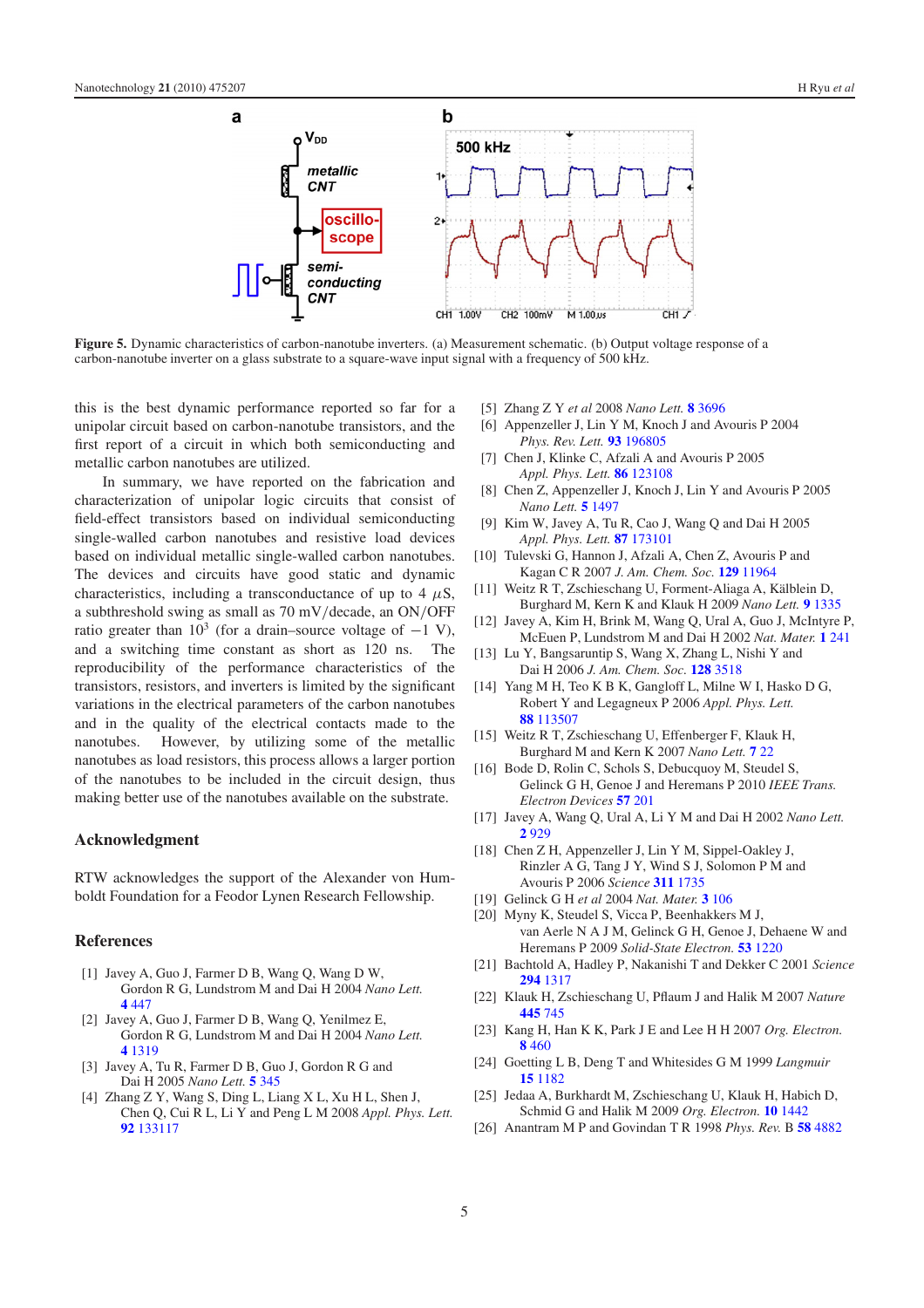## *Supplementary Information*

# **Logic circuits based on individual semiconducting and metallic carbon nanotube devices**

**Hyeyeon Ryu, Daniel Kälblein, R. Thomas Weitz, Frederik Ante,** 

**Ute Zschieschang, Klaus Kern, Oliver G. Schmidt, and** 

**Hagen Klauk** 

### **Device Fabrication**

First, an array of alignment markers and probe pads (pad area:  $100 \times 100 \mu m^2$ ) is defined on the glass substrate by electron-beam lithography, metal evaporation, and lift-off. For each device in the array, a set of three adjacent probe pads is allocated for connecting the gate electrode, the source contact, and the drain contact of each device. Electron-beam lithography is then used to define the areas for the gate electrodes (and to connect each gate to one of the three probe pads), and 30 nm thick aluminum is deposited by thermal evaporation. The substrate is then briefly exposed to an oxygen plasma in order to increase the thickness of the native aluminum oxide layer from about 1.5 nm to about 3.6 nm [ref. 22,23]. The oxygen plasma also creates a large density of hydroxyl groups on the  $AIO<sub>x</sub>$  surface, which is beneficial for the formation of a high-quality self-assembled monolayer (SAM) in the next process step. For this, the substrate is immersed in a 2-propanol solution of n-tetradecylphosphonic acid  $(C_{14}H_{29}PO(OH)_2$ ; purchased from PolyCarbon Industries) for about one hour, then rinsed with 2-propanol and baked on a hotplate at 100 ºC to stabilize the phosphonic-acid monolayer assembled on the  $AIO<sub>x</sub>$  surface [ref. 24]. The tetradecylphosphonic acid SAM has a thickness of 1.7 nm, so the total thickness of the  $AIO_x/SAM$  gate dielectric is 5.4 nm. The capacitance per unit area of the AlO<sub>x</sub>/SAM gate dielectric is 800 nF/cm<sup>2</sup> [ref. 25]. During the oxygen-plasma treatment and the SAM formation, the areas outside the aluminum gate electrodes remain covered by electron-beam resist, so that the hydrophobic SAM is formed only on the gate electrodes, while the rest of the substrate is left hydrophilic [ref. 11]. The latter is useful, since a hydrophobic substrate would be more difficult to coat with resist for the following process step.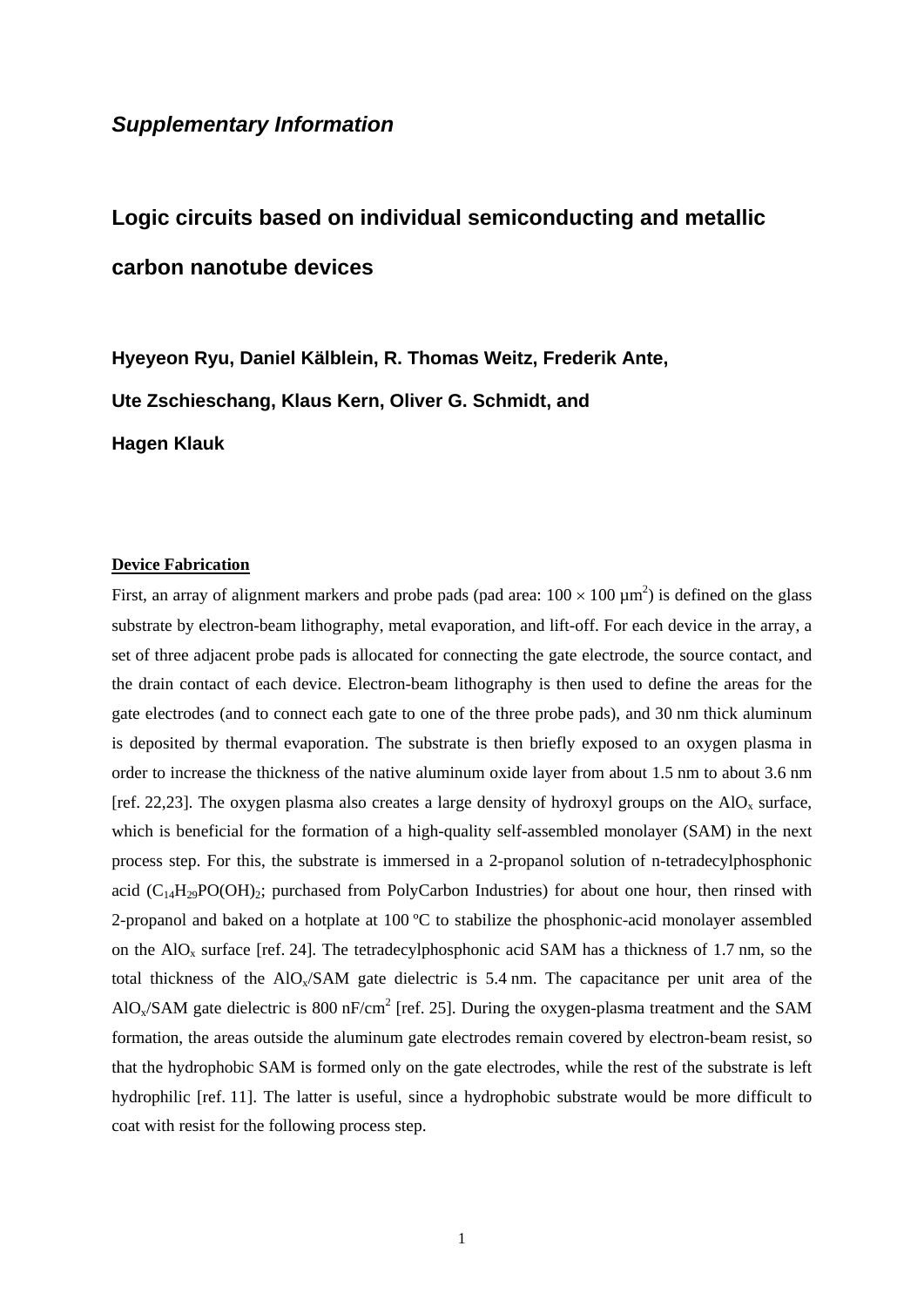After formation of the  $AIO_x/SAM$  gate dielectric, the electron-beam resist is stripped in order to remove the aluminum outside of the gate areas. Single-walled carbon nanotubes grown by high-pressure conversion of carbon monoxide (HiPCO) and obtained from commercial sources are suspended in deionized water with 1 wt% sodium dodecyl-sulfate (SDS) as a surfactant. The suspension is thoroughly sonicated and centrifuged. The substrate is then immersed in the carbonnanotube suspension which leads to a preferred deposition of carbon nanotubes on the hydrophobic, SAM-covered gate electrodes [ref. 11]. No attempts are made to separate semiconducting and metallic nanotubes, or to obtain nanotubes longer than a few microns. Using atomic force microscopy (AFM) or scanning electron microscopy (SEM), one individual carbon nanotube is identified on each of the patterned gate electrodes, and its position and orientation is registered with respect to the alignment markers. This step is necessary, since the location of the nanotubes on the gate electrodes after dispersion is essentially random. The substrate is again coated with resist, and areas for the source and drain contacts are opened by electron-beam lithography, so that one individual carbon nanotube is contacted on each gate electrode, and the source contact and the drain contact are connected to probe pads. Finally, a 30 nm thick layer of gold/palladium is deposited by thermal evaporation, and the resist is stripped to remove the metal outside of the contact regions. The channel length of the devices is usually around 400 nm.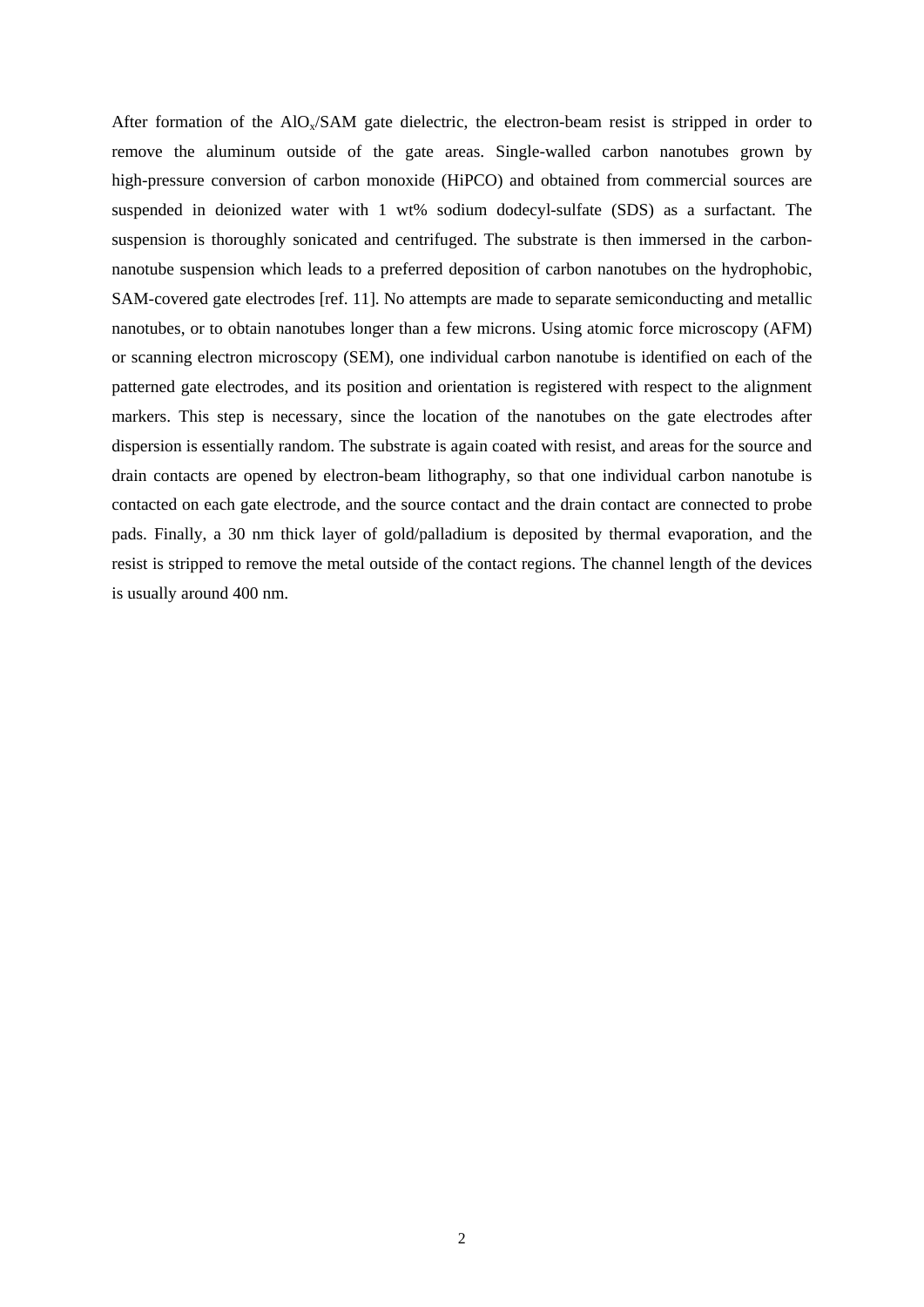### **Electrical Characterization**

To identify those devices that are semiconducting and those that are metallic, the current-voltage characteristics of all devices in the array are recorded by measuring the drain current  $(I_D)$  as a function of gate-source voltage  $(V_{GS})$  and drain-source voltage  $(V_{DS})$ . The measurements are carried out using a semiconductor parameter analyzer (Agilent 4156C) in air at room temperature.



Figure S1. Left: Output characteristics of a semiconducting carbon-nanotube device with "good" characteristics (i.e., small contact resistance, large transconductance, low noise). Right: Output characteristics of a semiconducting carbon-nanotube device with "poor" characteristics (i.e., large contact resistance, reduced transconductance, large noise).

### **Circuit Fabrication**

To fabricate circuits, transistors (based on a semiconducting carbon nanotube) and resistive load devices (based on a metallic carbon nanotube having a resistance in the range of  $1 M\Omega$  to  $100 M\Omega$ ) are connected using a custom-designed on-chip interconnect layer. For this, the substrate is coated with resist, the interconnect layer is defined by electron-beam lithography and metal evaporation, and the resist (along with the metal outside of the desired interconnects) is removed.